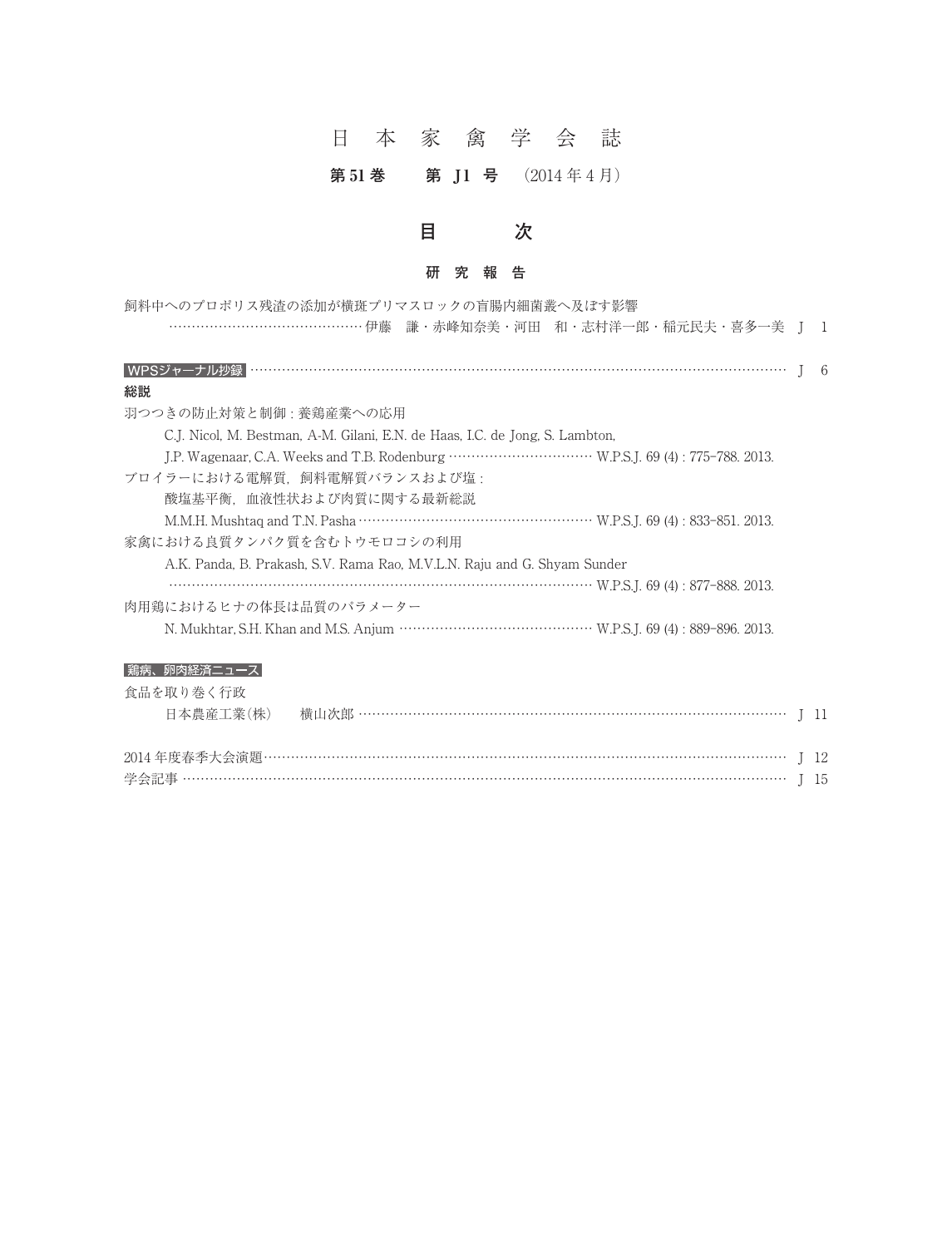# **Japanese Journal of Poultry Science Vol. 51 No. J1, April 2014**

#### **Contents**

#### **Full Paper**

| Influence of Dietary Propolis Residue on the Bacterial Flora in the Cecum of Barred Plymouth Rock |  |
|---------------------------------------------------------------------------------------------------|--|
|                                                                                                   |  |
| Tamio Inamoto and Kazumi Kita II                                                                  |  |
|                                                                                                   |  |
|                                                                                                   |  |
|                                                                                                   |  |
|                                                                                                   |  |